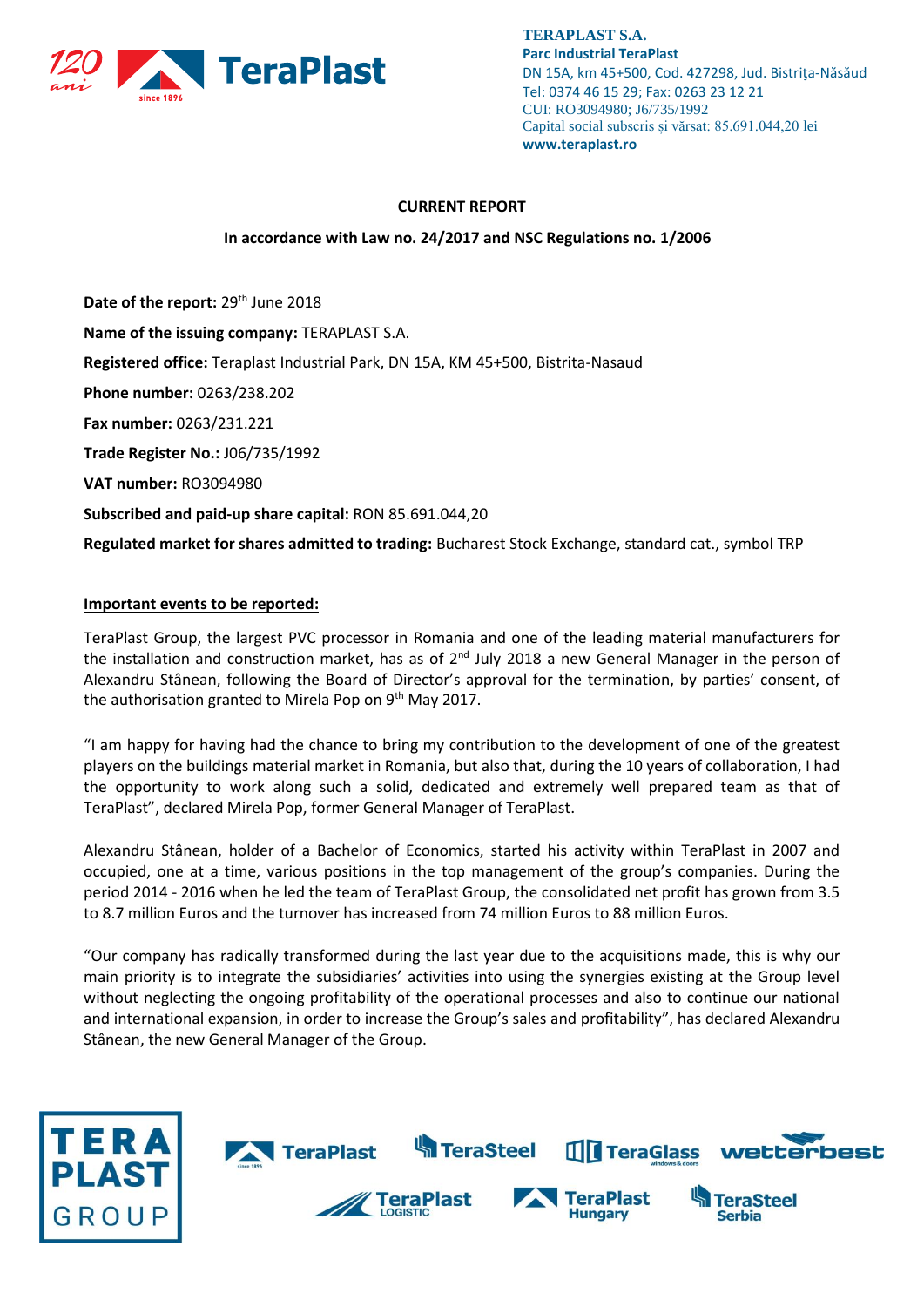

**TERAPLAST S.A. Parc Industrial TeraPlast** DN 15A, km 45+500, Cod. 427298, Jud. Bistriţa-Năsăud Tel: 0374 46 15 29; Fax: 0263 23 12 21 CUI: RO3094980; J6/735/1992 Capital social subscris și vărsat: 85.691.044,20 lei **www.teraplast.ro**

In order to ensure a complete and accurate information of the shareholders and potential investors, we reproduce the decisions taken by the Board of Directors of Teraplast SA:

## **DECISION**

**of the Board of Directors of Teraplast SA.**

#### **J06/735/1992, RO 3094980**

#### **No. 36, dated June 28th 2018**

According to the provisions of the art. 153^20 and Companies Law No. 31/1990, republished, the provisions of the Capital Market Law No. 297/2004 on the capital market, of the Law No. 24/2017 regarding issuers of financial instruments and market operations and the Regulation No.1/2006 of NSC regarding issuers and operations with securities, modified by the Regulation No. 31/2006 of NSC and Art. 18.4, paragraph (7) of the Articles of Association of Teraplast SA, headquartered in Bistrita, Teraplast Industrial Park, DN 15A, km 45+500, postal code 427298, Bistrita-Nasaud county, registered with the Trade Registry Office under No. J06/735/1992, VAT registration No. 309498, in the June  $28<sup>th</sup>$  2018 on-line meeting attended by the following Board members: Mrs. Magda-Eugenia Palfi-Tirau, Mr. Dorel Goia, Mr. Razvan Stefan Lefter, Mr. Sorin Olaru,

### **After deliberations, the Board of Directors, with the favorable vote of all present members,**

### **DECIDES**

1. Approves the end, through the consent of the parties, beginning with July 02<sup>nd</sup> 2018, of the mandate of Chief Executive Officer given to Mrs. Carmen-Mirela Pop.

2. Approves the appointment of Mr. Alexandru Stanean, as Chief Executive Officer of Teraplast SA for a period of 2 years, starting with July 02nd 2018.

3. Empowers Mr. Goia Dorel, as President of the Board of Directors of Teraplast SA, to negotiate and to sign the addend for the closure of the CEO mandate contract, through the consent of the parties, according to point 1, and also the mandate contract which will be closed by Teraplast with the new CEO.

4. Approves the end, through the consent of the parties, starting with July  $02^{nd}$  2018, of the management contract (and by default of the mandate of Director), closed between Teraplast and Mrs. Carmen-Mirela Pop.

5. Approves the appointment of Mr. Stanean Alexandru, as interim Director of the company, the mandate being valid starting with July 02<sup>nd</sup> 2018 until the date of the General Meeting of Shareholders which will elect the new member of the Board of Directors.